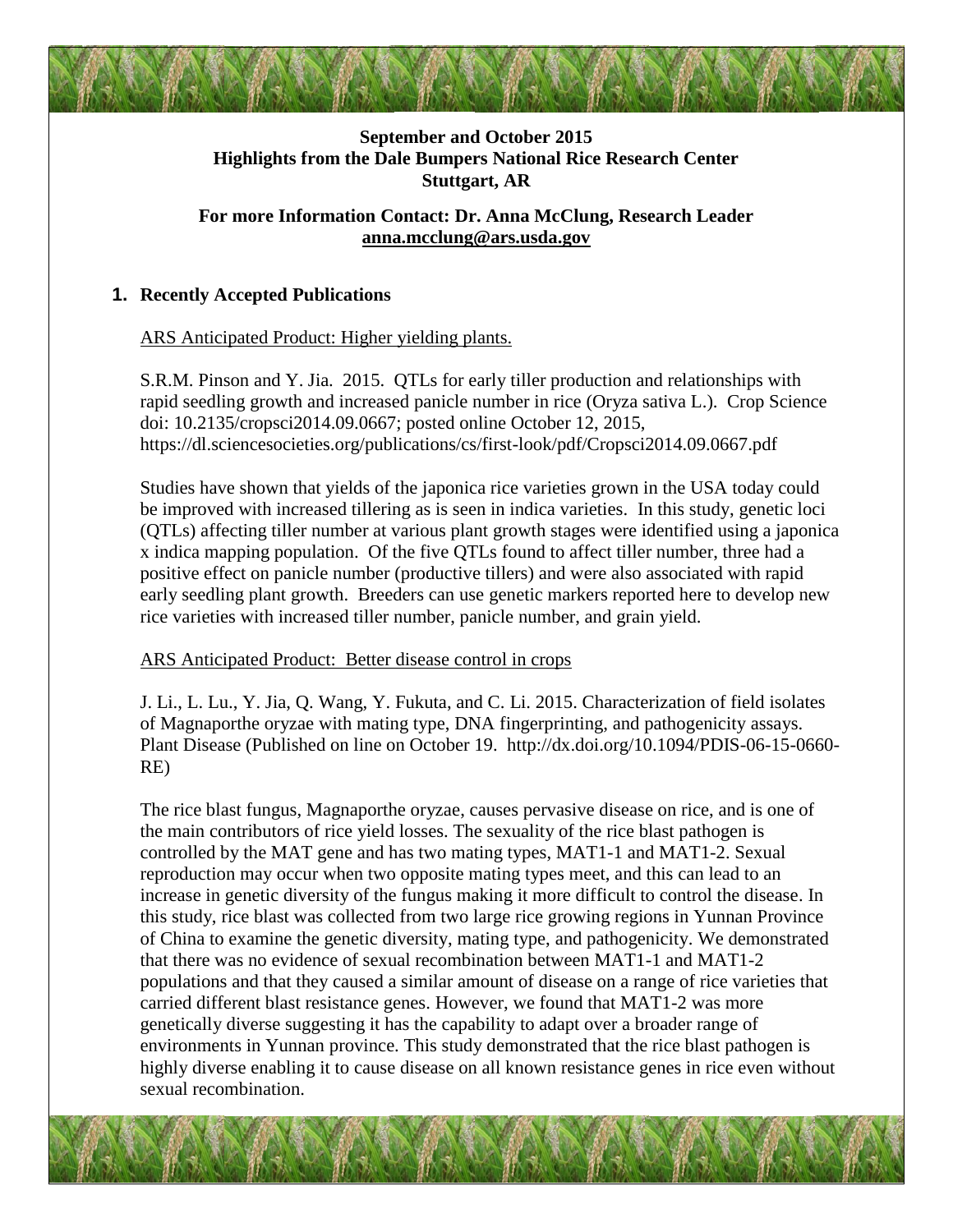#### **2. New Significant Research Collaborations**

#### **International**

**USA**

## **3. New Awarded Grants**

USDA AFRI; Mechanisms of cold stress tolerance responses in rice; Georgia Eizenga (ARS) with Michael Schläppi (Marquette Univ.); \$500,000, 4 years)

A one year sub-award of \$55k from University of Massachusetts (UMASS) was received as part of an extension of the National Science Foundation funded project "CPGS: Genomic structure and contemporary evolution of weediness in red rice". The funds will be used for field and greenhouse evaluation of sheath blight resistance in rice. Drs. Yulin Jia and Dave Gealy are the ARS scientists involved in the project.

## **4. Technology Transfer**

## **a. Formal Events:**

## **To Non-research stakeholders**

# **To Research Community**

Research on rice blast disease by Dr. Yulin Jia was featured on USDA blog at <http://blogs.usda.gov/2015/09/15/preserving-heirloom-collections-microbial-that-is/>

In an effort to extend research findings to a broader community, the ASA-CSSA-SSA societies helped to develop a web-story on research being conducted at DBNRRC on the development of rice varieties with purple bran having potential health beneficial properties. Some of the outlets picking up the story included:

http://www.healthnewsdigest.com/news/Food and Nutrition 690/Purple-Bran-Rice-[Defies-Convention.shtml](http://www.healthnewsdigest.com/news/Food_and_Nutrition_690/Purple-Bran-Rice-Defies-Convention.shtml) <https://www.hertz.ag/ag-industry/current-headlines/0702bf5309252015070700/> (need to scroll down to see) <http://www.morningagclips.com/purple-bran-rice-defies-convention/> <http://www.agprofessional.com/news/purple-bran-rice-defies-convention>

Researchers from Texas A&M University, Louisiana State University, Mississippi State University, met with ARS researchers from Stoneville, MS and Stuttgart, AR at the DBNRRC during Oct. 20-21, to discuss collaborative opportunities for extending the use of genomic technologies to enhance US rice breeding efforts.